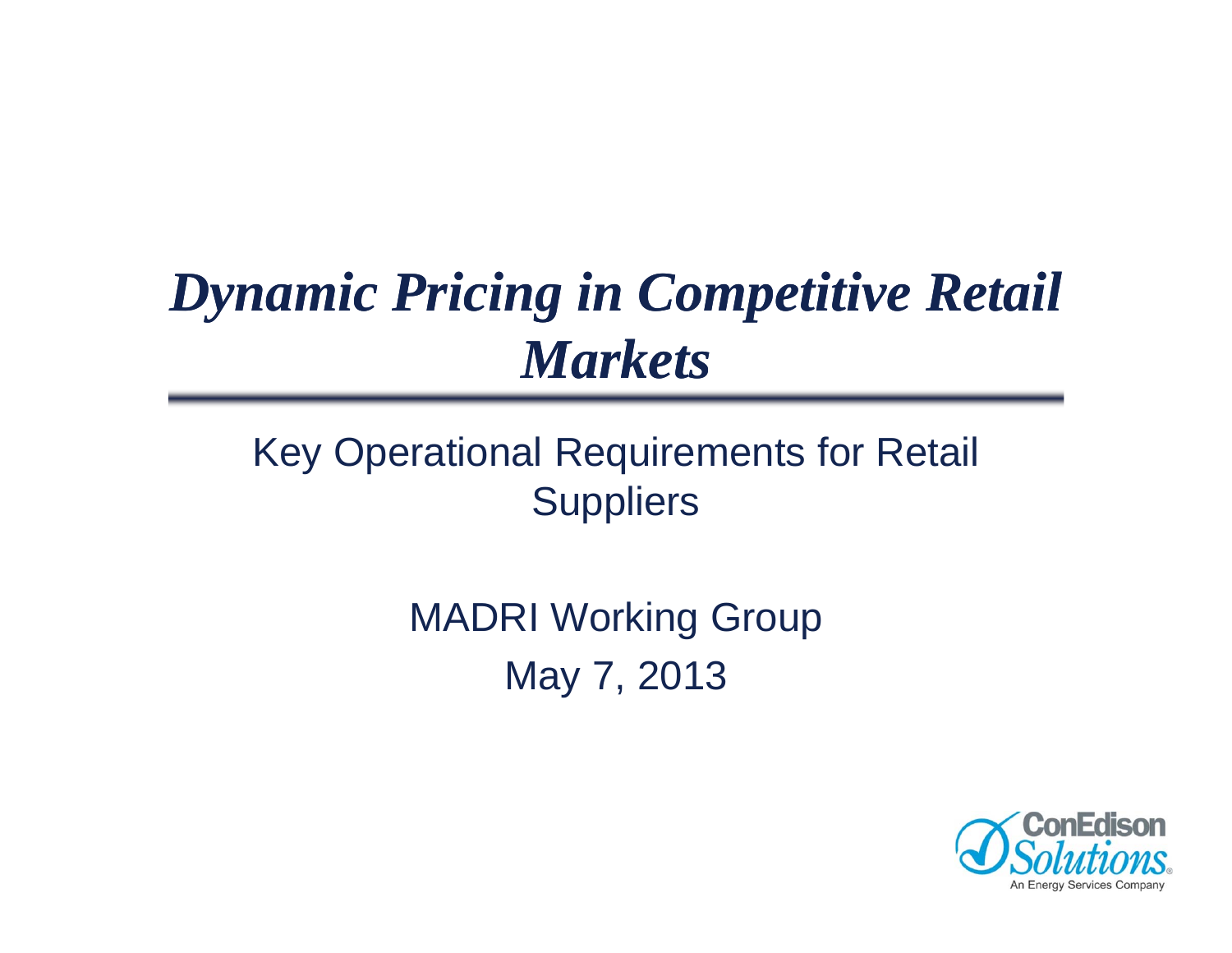### *What is Dynamic Pricing?*

 $\bullet$  Dynamic Pricing is often defined as any retail pricing structure that recognizes the inherent fluctuations and uncertainty in wholesale energy pricing.



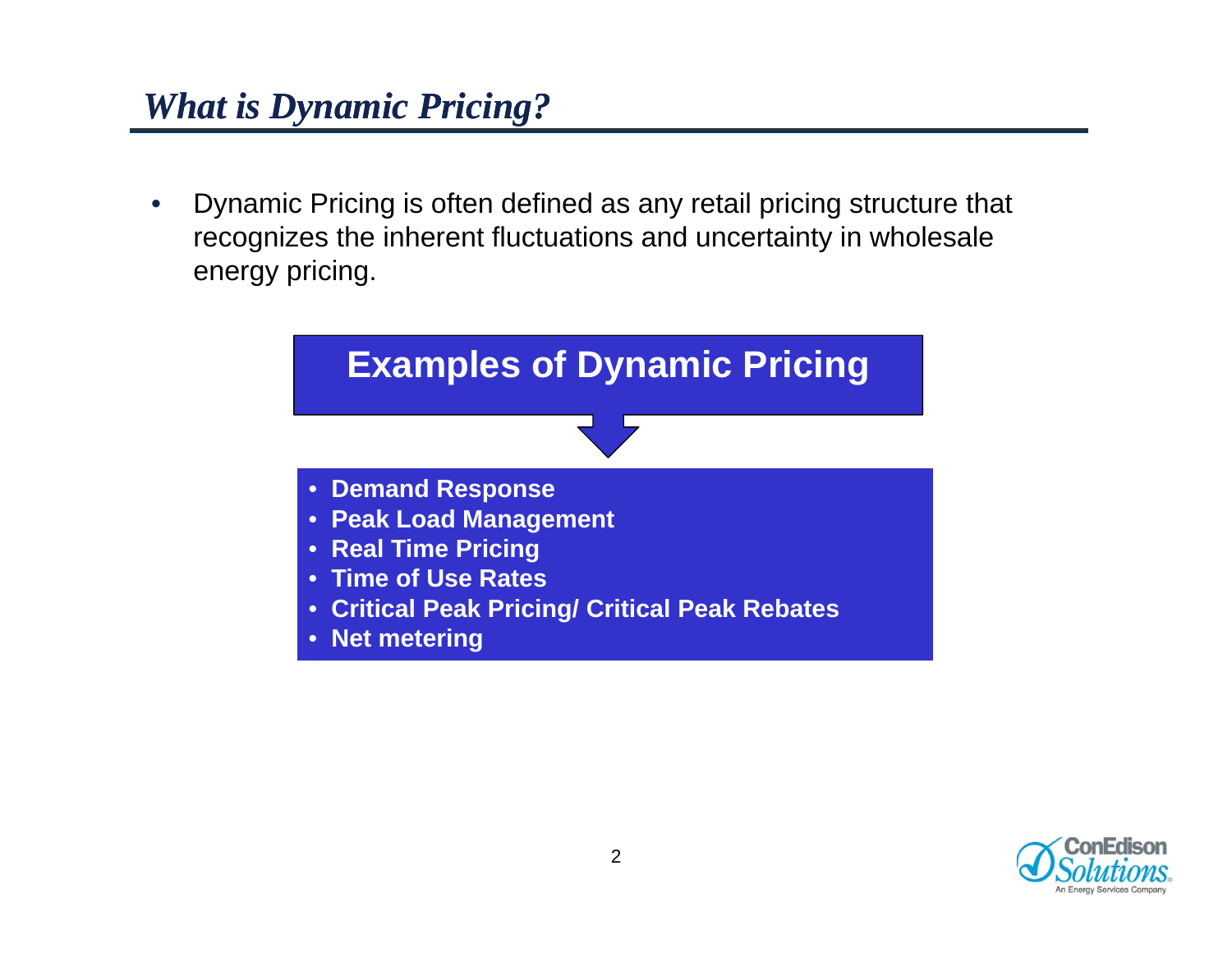- $\bullet$  For dynamic pricing to be successful, retail and wholesale processes must be seamlessly integrated
- $\bullet$  Many dynamic pricing options require monetization of retail customer behavior at the wholesale level
- $\bullet$  Retail suppliers must be able to accurately capture retail customer consumption and demand patterns via wholesale settlement reporting



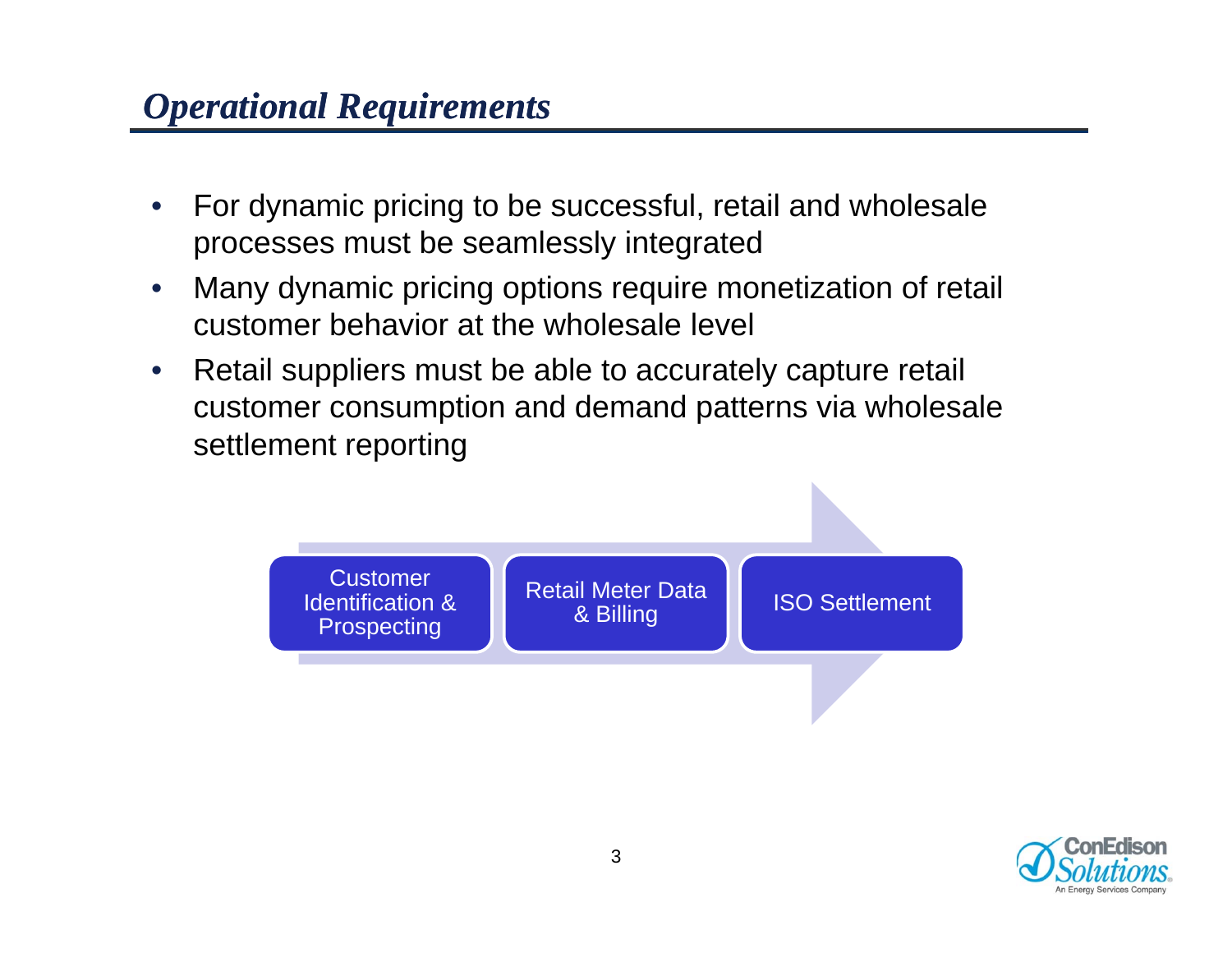#### **Customer Identification & Prospecting**

- $\bullet$  Suppliers must be able to identify customers' metering capabilities
	- EDC should post meter population info, such as number of interval meters by rate schedule
	- Smart meter deployment schedules
	- Meter type ID should be included on customer lists, via HU transaction and on enrollment confirmation
	- Net metering indicator
- • Suppliers need complete and detailed historical usage data in order to accurately price new customers
	- Interval data available via EDI and secure web portal
	- Current and future PLC values (NITS and capacity)
	- Large data repositories can also help retail suppliers refine pricing assumptions and conduct analysis to support new product offerings

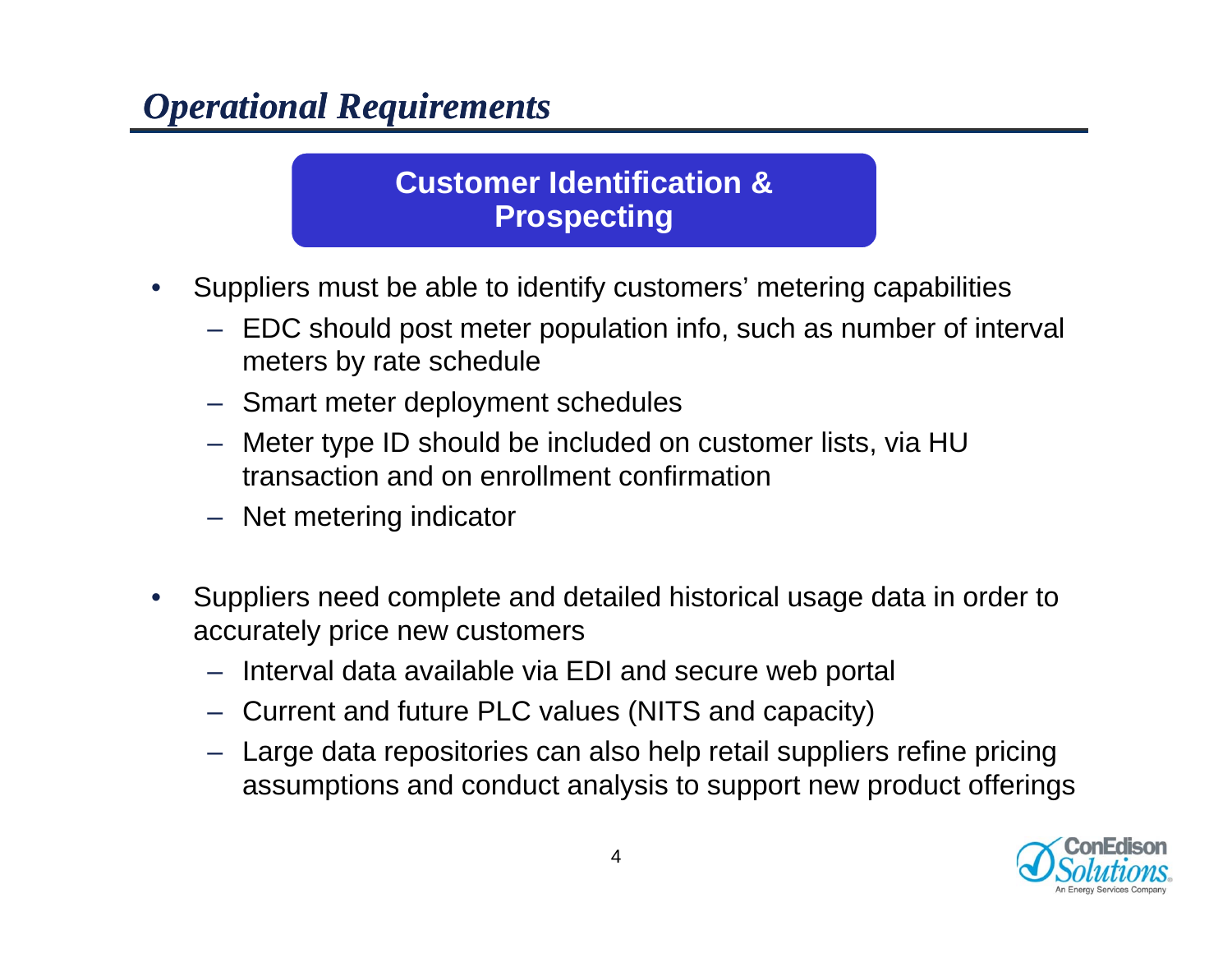#### **Retail Meter Data & Billing**

- • Retail meter data
	- Monthly interval data available via EDI and/or secure web portal
	- Real time access to smart meter data
	- EDI updates for NITS and PLC values
	- If provided, on/off peak usage buckets should match ISO definitions
	- Accurate net metering information for both summary and interval metered customers
- $\bullet$  Suppliers also require flexible billing options to enable dynamic pricing and other innovative pricing structures
	- Bill ready, EDC consolidated billing
	- Multiple line items on bill, with option of separate billing page
	- The creation of an economically viable EGS consolidated billing option will also enable more innovative products

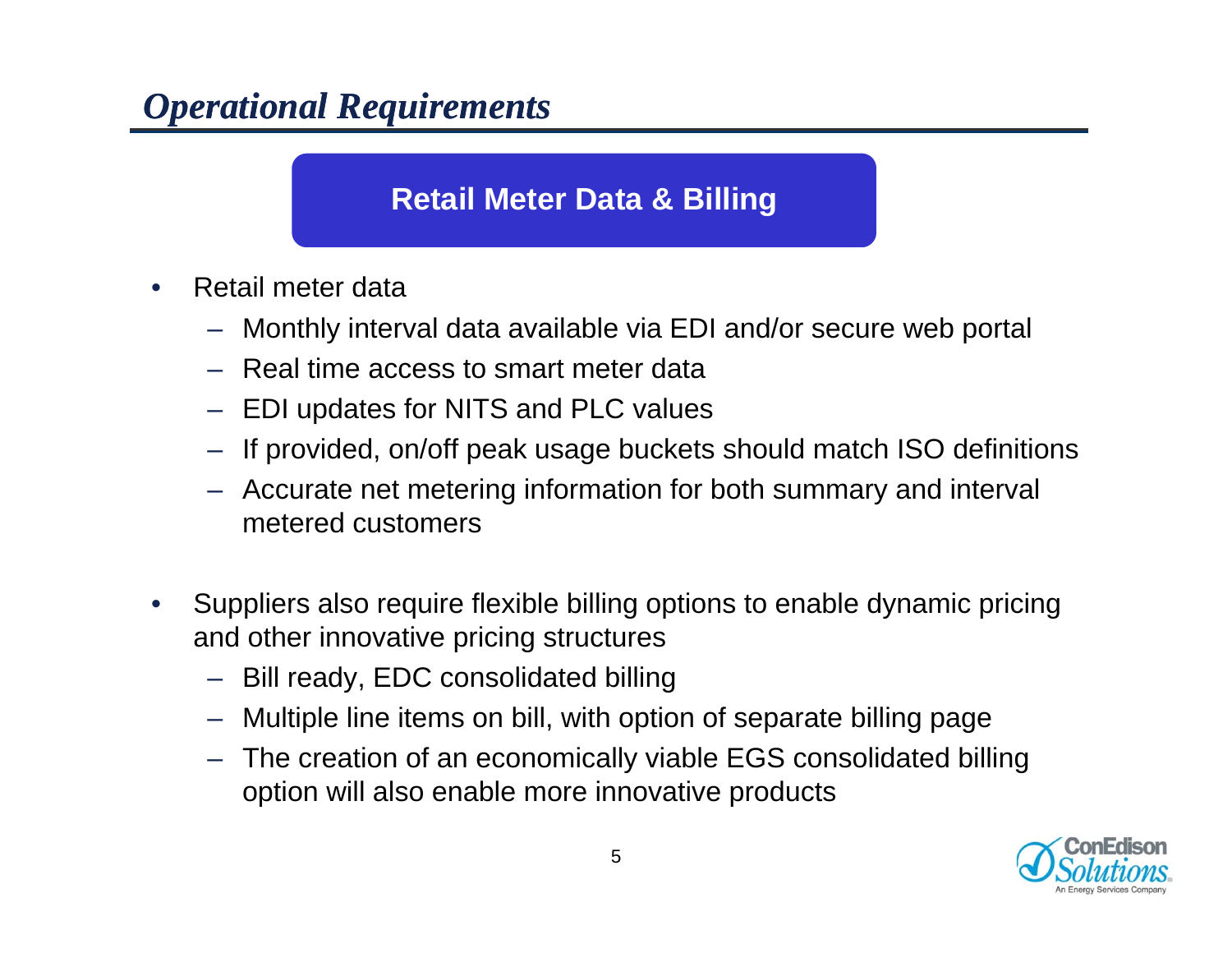#### **ISO Settlement**

- • ISO settlement reporting must recognize customer's actual consumption
	- EDC meter data management and settlement reporting systems must capture hourly data
	- With the deployment of smart meters, these processes must also be expanded into residential and mass market segments
	- Settle to actual hourly consumption instead of using load profiles
	- For net metered customers, net excess generation (i.e., negative consumption) must be accounted for properly
- • Example of current challenges:
	- EDC data management infrastructure is lagging behind smart meter deployment
	- Current protocols in some EDCs do not accurately account for net metered consumption

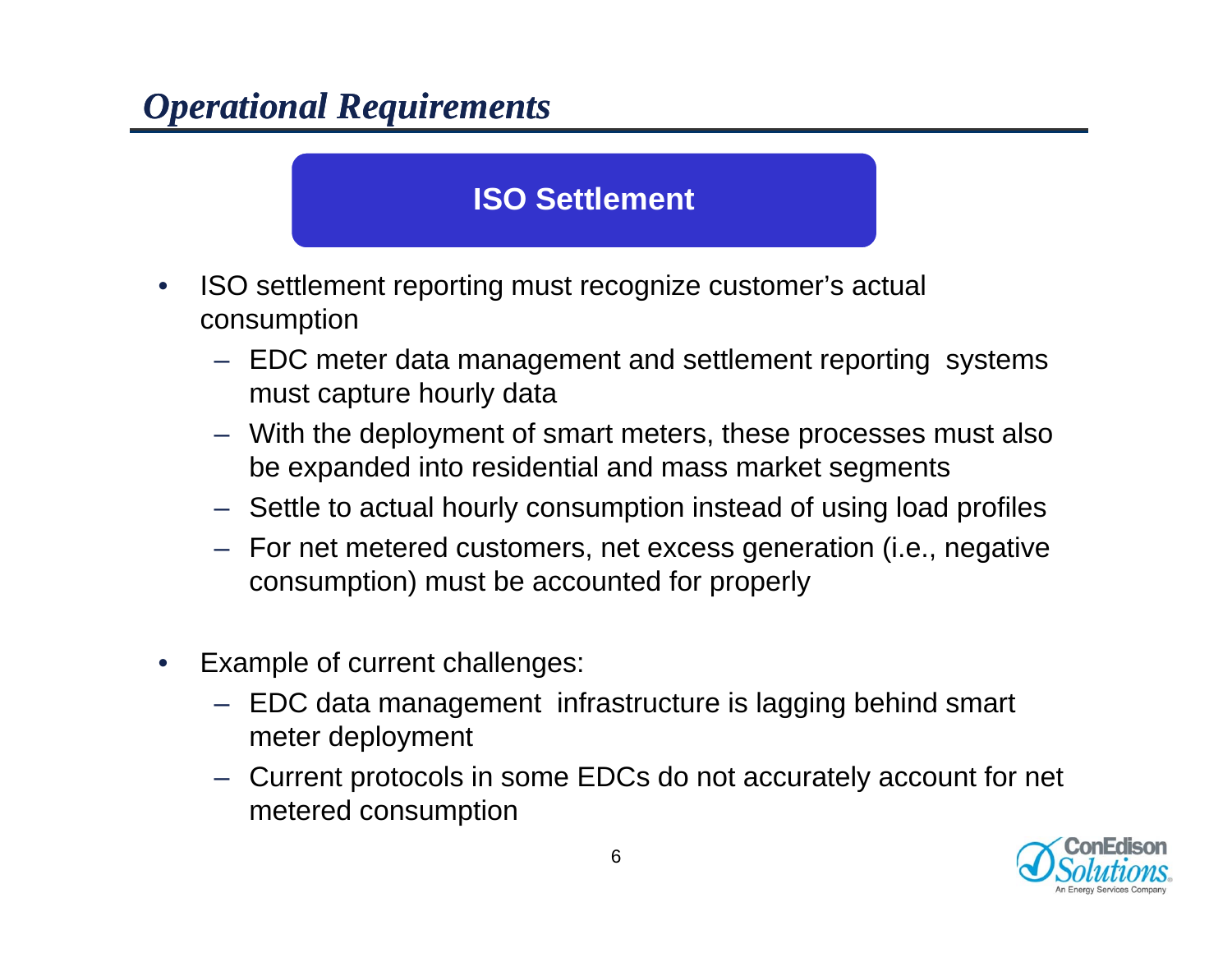- $\bullet$  Net Metering Example:
	- PJM scheduling system does not accept negative values (similar issue in ISO NE)
	- For net metered customers, some EDCs revert negative consumption values to "zero" for ISO settlement reporting
	- Suppliers are either:
		- Unable to offer full net metering credit to customers, or
		- Face financial losses at wholesale level
- $\bullet$  Solution:
	- Negative consumption should be netted against positive values for the supplier's other accounts, OR
	- Utilize PJM meter data correction and resettlement process to adjust the load submitted during initial settlement

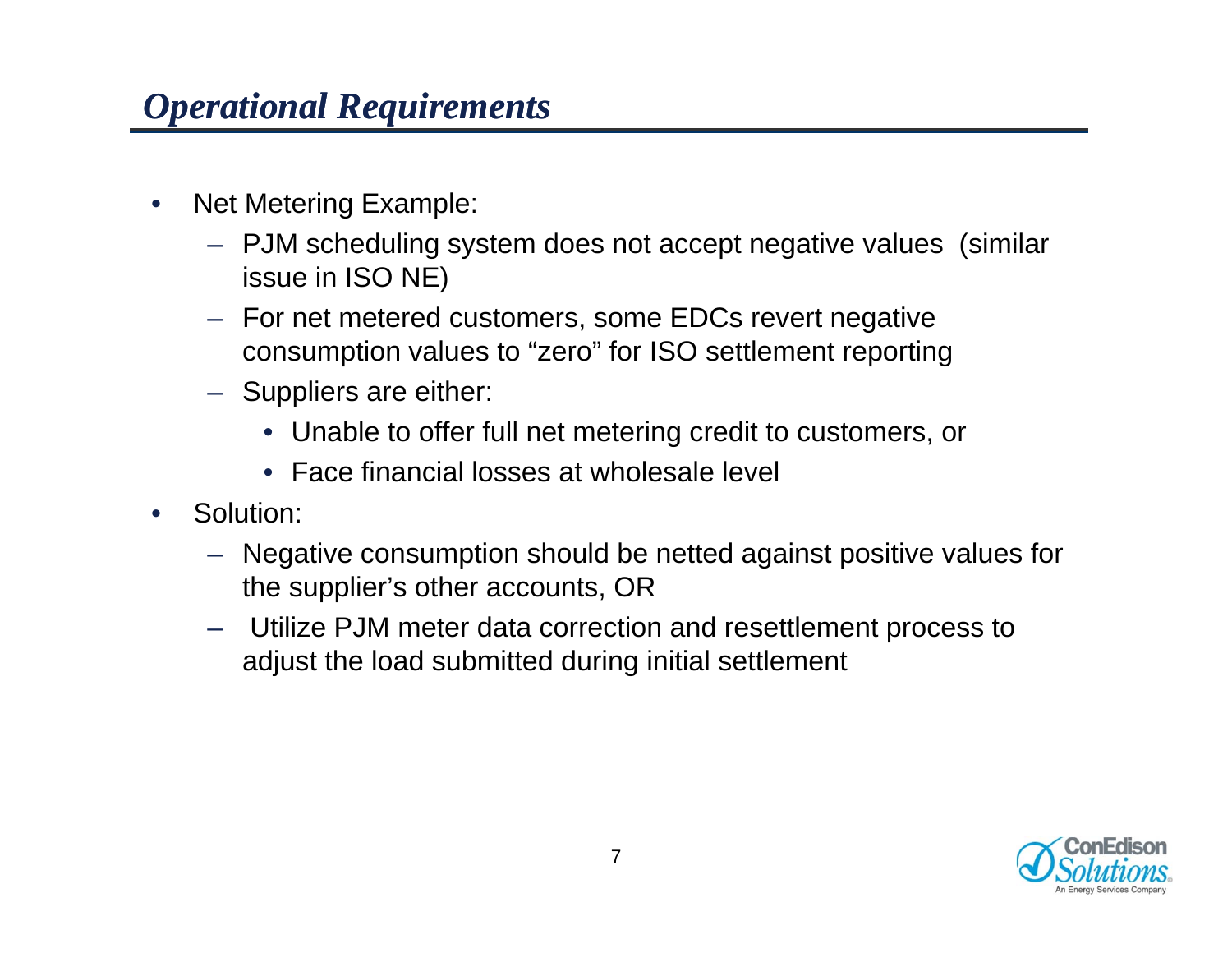# *Regulatory Considerations*

- $\bullet$  Utility smart meter deployment plans should include enhancements to meter data management and wholesale settlement systems
- $\bullet$  State policies to implement dynamic pricing (TOU rates, critical peak pricing plans, etc.) should look to the competitive retail market for solutions:
	- Open RFP to solicit wide range of program designs
	- Competitive solicitation to select program supplier
- $\bullet$  Cost recovery policies should recognize the societal benefits of systems enhancements that enable dynamic pricing and other innovative pricing structures